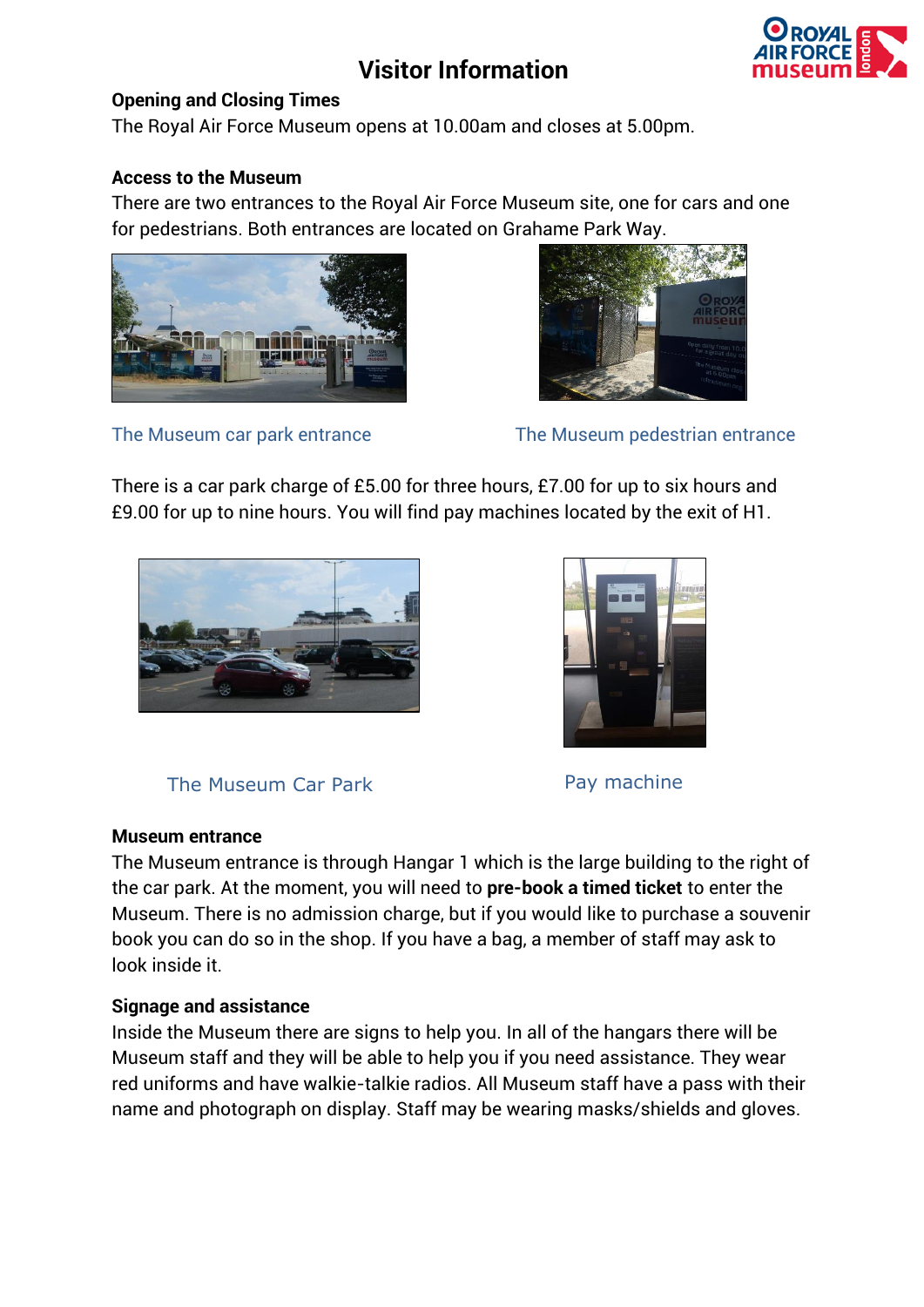## **Toilets**

Toilets are located in every hall. All toilets have electric hand dryers except for those in Hangar 2 and the ladies' toilet in Hangar 3 (near the fire engine).



Toilet signage

### **Food and drink**

There is a café in Hangar 1 (H1) which serves hot and cold drinks, sandwiches and cakes. We also have the **Hendon Kitchen** which serves a range of food and drinks. You can bring a packed lunch which you can eat in the **indoor picnic area** in Hangar 4, although this area can get very busy and is often noisy. If the weather is nice you can eat at the **outdoor picnic area** which can be found on the grassy space in the middle of the Museum site. Food and drink may not be consumed in the rest of the Museum.





Hangar 1 café Hendon Kitchen

### **Quiet Space**

If, while you are visiting the Museum, you find that you need somewhere quiet to retreat to, please speak to a member of staff who will assist you. The Museum has quiet rooms where you can sit and rest until you feel better.

### **Alarms**

Should an alarm sound, follow the instructions and make your way through any exit door. Staff will guide you to the nearest assembly point.



### **Museum Hangars**

**Hangar 1** is home to two exhibitions – RAF Stories and RAF: First to the Future. The Museum Shop and café are also in this hangar as well as a flight simulator and there are lots of interactives which you can try.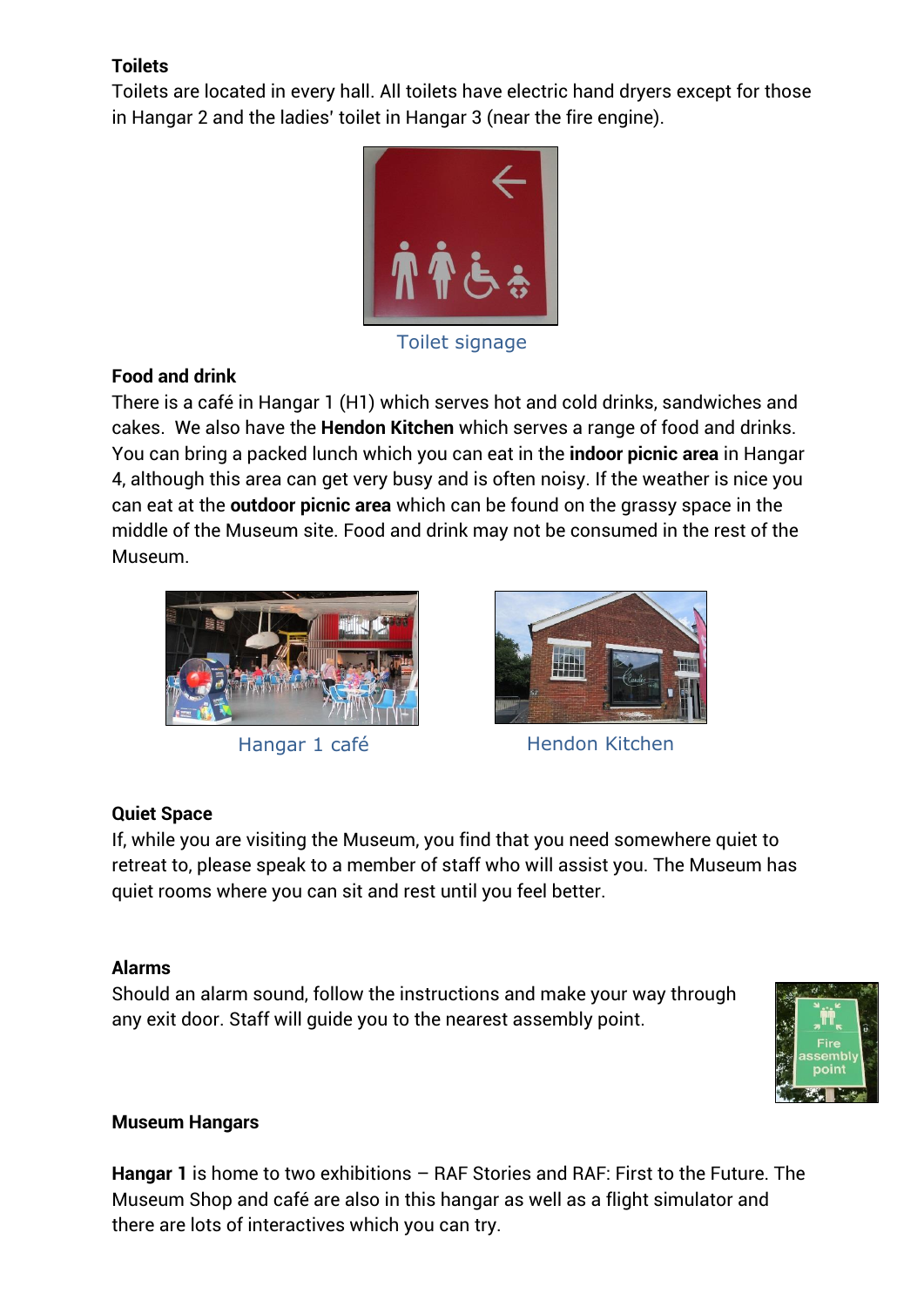

**Hangar 2** houses our First World War collections and tells the story of the men and women who brought aviation to the fore. There are interactives that you can try and stunning audio-visual displays with sound effects and narrative. You can view much of the exhibition from the balcony on the upper level.



Hangar 2 (H2)



The view from the balcony

**Hangars 3, 4 and 5** are all in the same building. Hangars 3 and 4 contain our collection of helicopters, along with aeroplanes and other vehicles. Hangar 5 contains the larger bomber aircraft. When you arrive at the Avro Lancaster, there is a slope up in to the hangar.

In this building you will also find the Art Gallery and the 4D Theatre.



Hangars 3,4 and 5

# (H3, H4 and H5)

The Art Gallery can be found upstairs in Hangar 3. Take the stairs opposite the hangar entrance and turn right for the Art Gallery.





Stairs to the Art Gallery